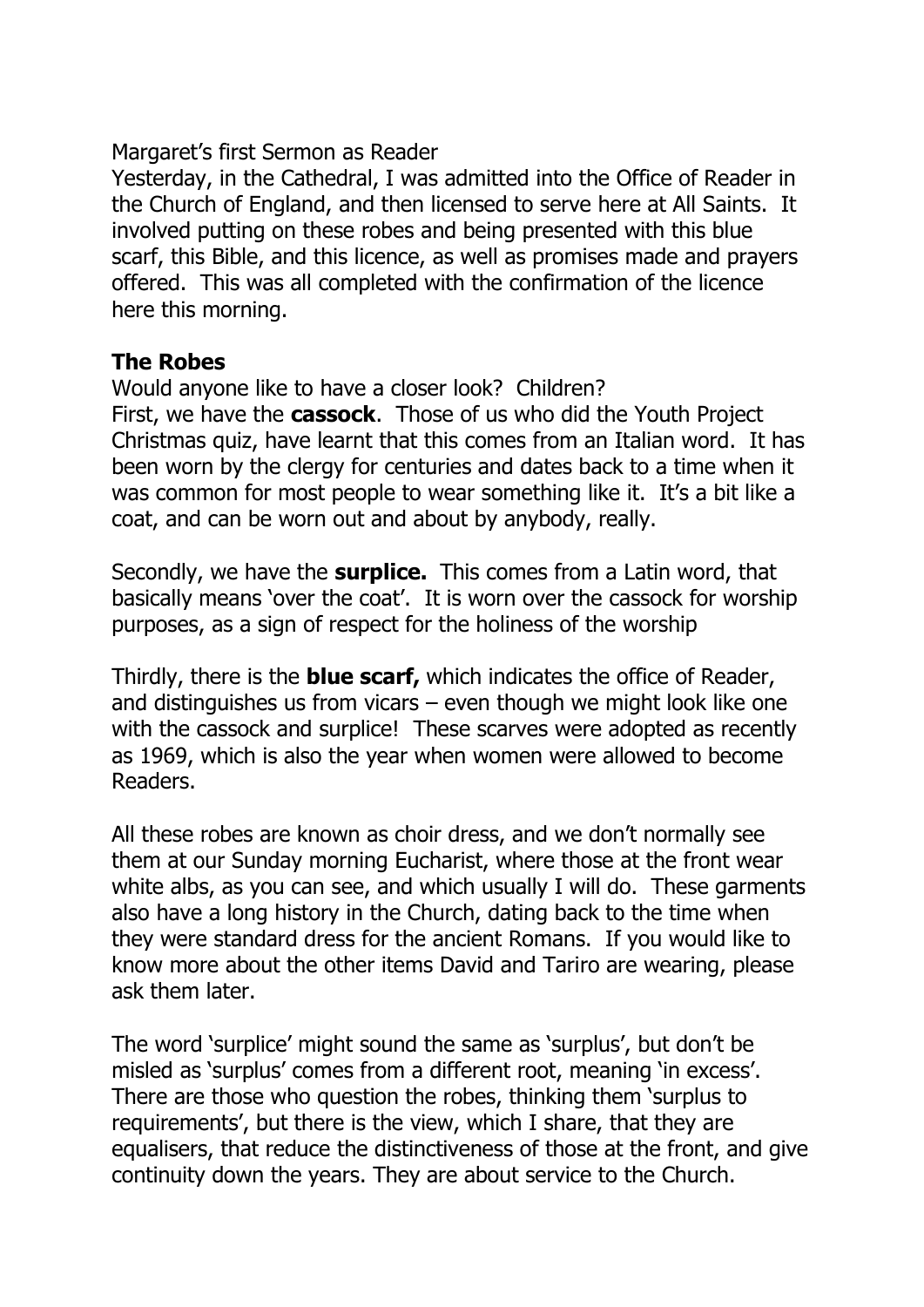# **The Bible**

I did have one already! But we have been given this rather fine edition, because at the heart of what readers do is the public ministry of preaching and teaching the faith 'uniquely revealed in the Holy Scriptures', as well as in reason and tradition.

# **The Licence**

This gives me permission from the Bishop to perform the duties of a Reader at this particular time in this particular place. It also makes me accountable. I have a responsibility to you all to work within the teachings and authority of the Church, and to be answerable to you if I seem to fall short.

# **The Role of Reader**

We are very used to having Readers assisting with public worship here at All Saints, but numbers were dwindling with Mike's illness, Simon's ordination, and Gill's untimely death. Gill knew I was training to be a Reader and passed on some of her books to me, which provide a blessing of continuity, and memory.

John was my sponsor in the cathedral yesterday, and now together, he and I, together with Claire (who has duties round the diocese) make up the active Reader team.

Our three readings today each provide pointers for understanding the role. Our Old Testament reading comes from the Book of Nehemiah, which is the last of a quartet of books, the first three being I and 2 Chronicles, and Ezra. The books record the history of Israel and Judah up to the time of the return of the Jews from exile in Babylon and the rebuilding of the walls of Jerusalem, and the temple. In our reading we see the people assembled in the Square by the Water Gate. Ezra stood on a wooden platform and, with great ceremony, he read out to them the Book of the Law of Moses. This book might have been the entire Pentateuch, the first five books of the Bible; or it might have been just a part of it. Together with some Levitical helpers, Ezra read from the Book, 'making it clear and giving the meaning so that the people could understand what was being read' not a bad description of the most visible part of today's Reader role, from about 2,500 years ago! This sacred day for the resettled Israelites, must have been quite a marathon, and afterwards they celebrated with 'choice food and sweet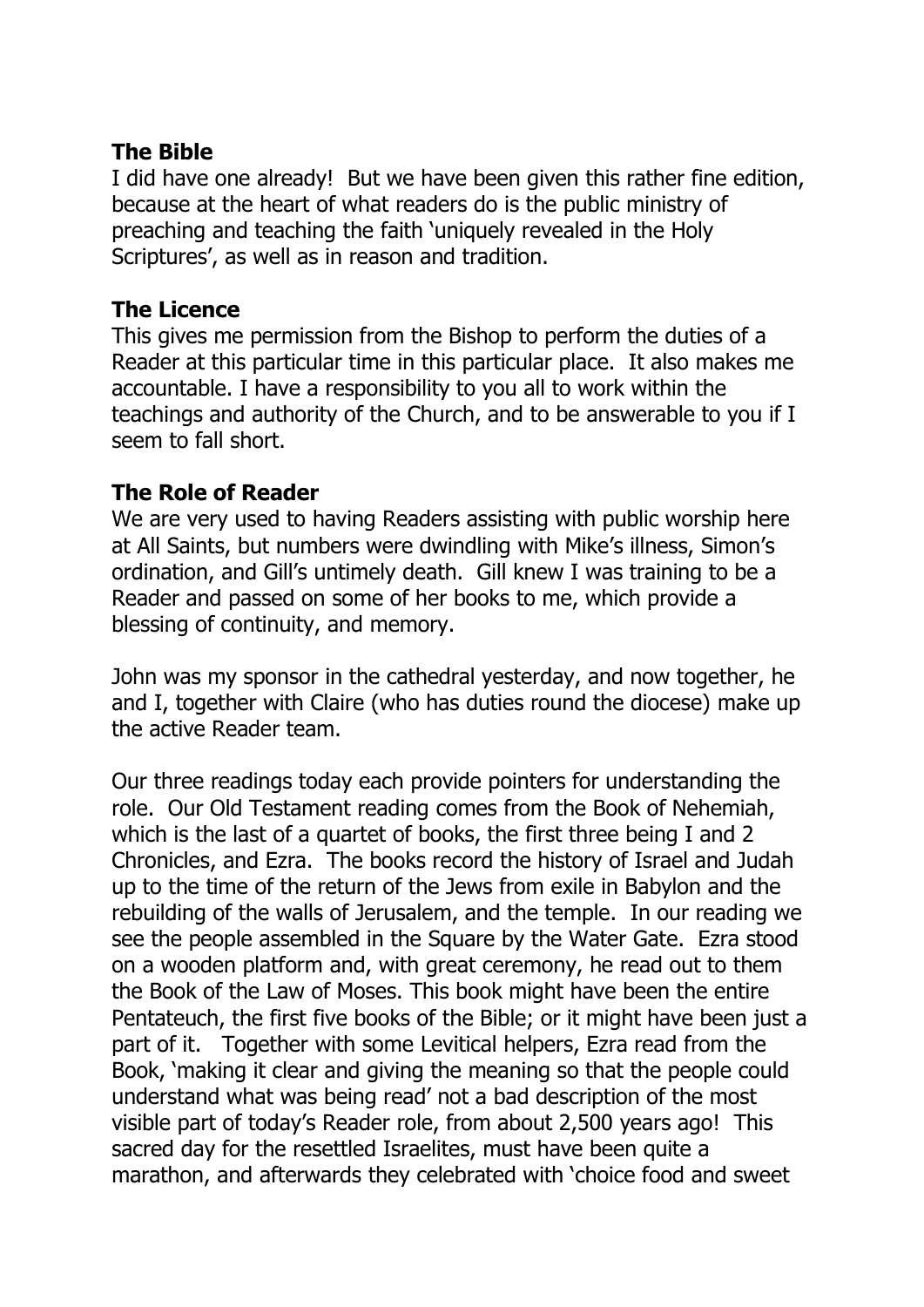drinks', and they sent out a share to the needy. I hope you will all be able to follow this pattern, and to share in some food on our Square after this service.

In their book 'Reader Ministry Explored', Cathy Rowling and Paula Gooder<sup>1</sup> discuss the role of 'Readers, or Lectors' in the very early church, making the point that most people were illiterate and so needed to hear the Scriptures read out. This might be seen as the origin of the role, which was learnt from the practice in the synagogues. The skill of reading for oneself is a relatively new one in our history.

Turning to our NT reading, we learn that we are all baptised into one body, which is made up of many parts, which have equal concern for each other, and equal participation in Christ.

There is nothing distinctive about being a Reader. Everything a Reader does can be done by others baptised or ordained into the Church, however, Rowling and Gooder list five characteristics that come together in a Reader who is:

- 1. Admitted into public ministry by the Church of England.
- 2. 'Licensed to a local context'
- 3. A lay minister in the midst of other lay Church members.
- 4. Trained in Theology
- 5. Licensed to preach, teach, be involved in pastoral support, to lead some elements of public worship.

These five elements, they say, form the service performed by the Reader. They go on to say that 'Reader Ministry must remain open to God's leading and directing; educated, informed, contextually based, culturally aware and able to respond to contemporary need'.

By the grace of God, I will do my best in all this.

Returning to Paul's brilliant metaphor, each one of the baptised plays our part in the body of Christ. I wonder what part you feel you play. We all need each other's different gifts. For yesterday's service, I had to produce a short statement about my journey of faith, and I included in this the reflection that

<sup>1</sup> Rowling and Gooder, *Reader Ministry Explored* SPCK, 2009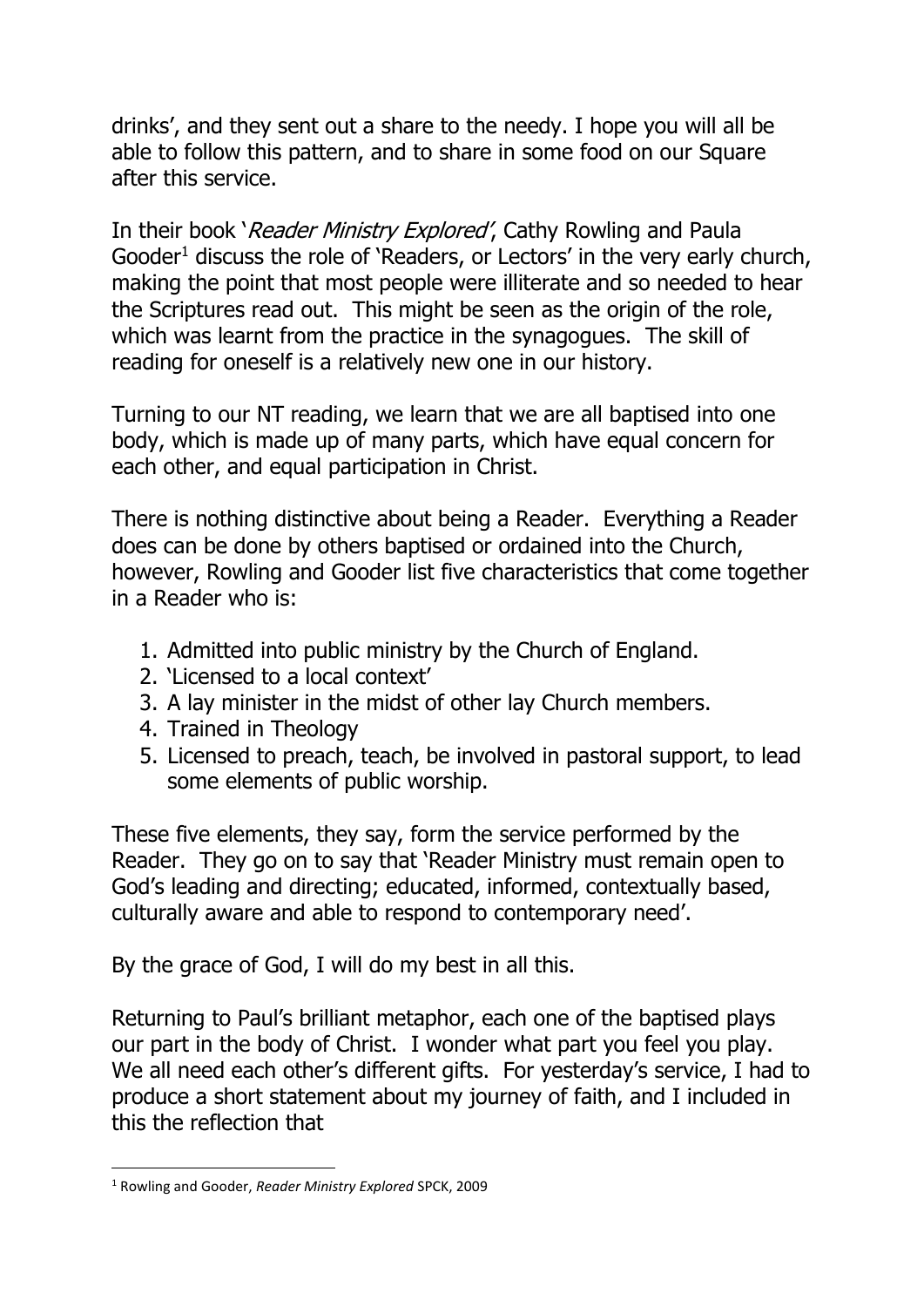'I feel I am more head than heart in my faith, a balance to redress in prayer. I love the head work, though, it feels like a conversation with the Spirit. This is the way I can serve in the body of Christ while I depend on other members of the Body for their heart wisdom. Together we serve one another.'

By 'heart wisdom' I mean those whose gifts kindle gentle, loving, healing relationship, through, for example, active listening; poetic wordcraft; companionable, meditative silence; artistic creativity; musical harmonies; imaginative prayer – habits, and talents that bring us into right relationships with God and each other. These gifts are all wonderfully present at All Saints.

What I call the 'head element' is the analysis of the Biblical and other literature, asking questions about the genre of the writings, how we can understand the history found in them, what we can say about Jesus's self-understanding, and what we can say about the implications for our faith and action. We have been, and still are, wonderfully blessed at All Saints through our connections with great scholars whose contributions have built up the body of the worldwide Church, while they also join in with us here in our little body. It is in engaging with the writings of these and other scholars, where I feel called to be of service to All Saints

If head questions are not really your thing, there is always next week, when different gifts may be brought to the lectern, and we always have each other, as we are all 'a limb or organ of the body of Christ', and all give service to each other in our different ways.

Finally, we turn to our Gospel reading where we see Jesus in his home synagogue. Firstly, we might note the interesting point that Jesus could read, and that there is an expectation that he will read to them and then teach. We see him select a reading from Isaiah 61, and then make the remarkable claim that the reading is fulfilled in the listeners' hearing. Luke portrays Jesus as taking on the mantle of Isaiah of being anointed and sent to turn things round for the disadvantaged of the time: the poor, prisoners, the blind, and the oppressed, and to announce the Year of the Lord's favour.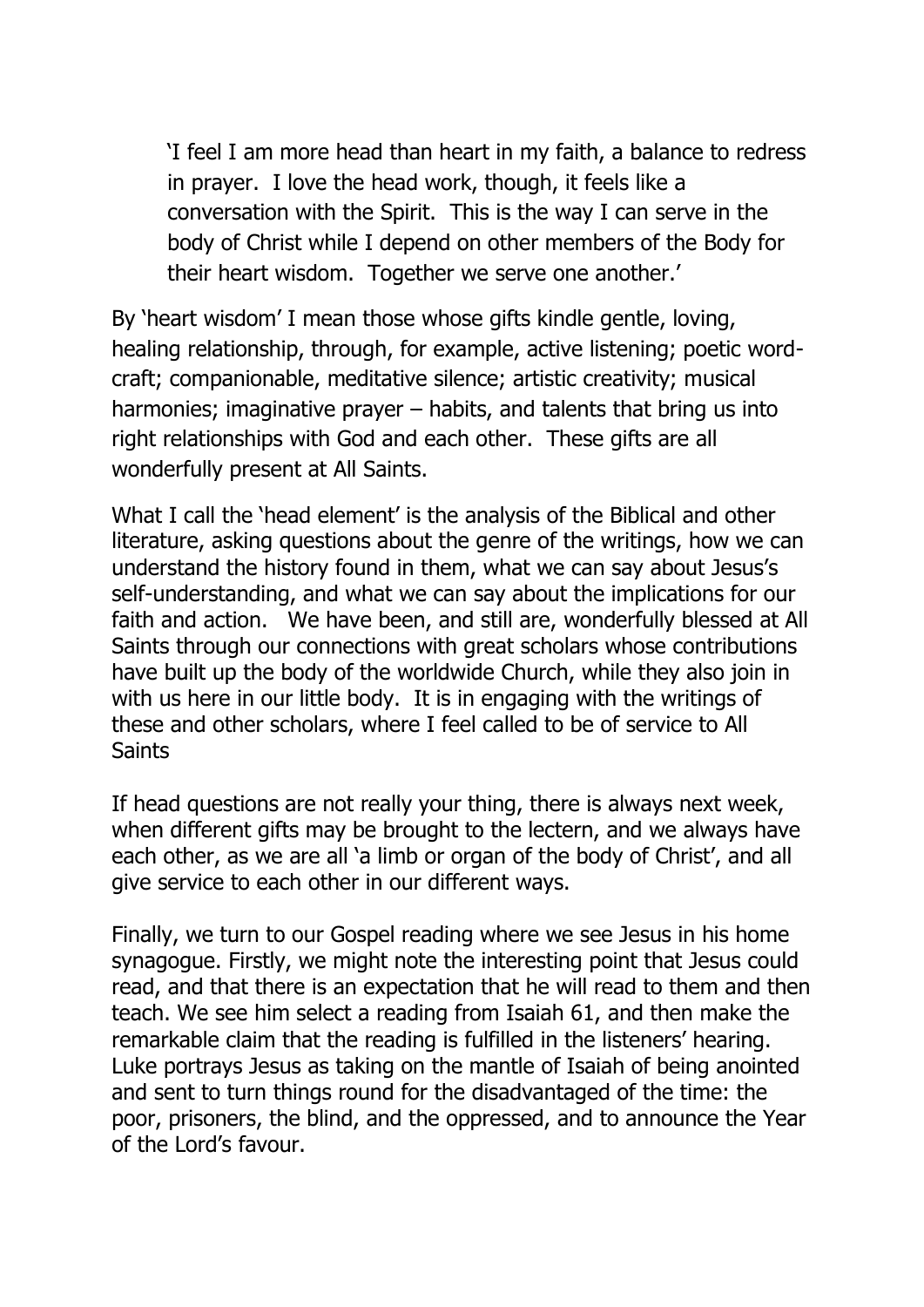The idea of 'Year of the Lord's favour' is found in the Pentateuch both as the Sabbatical Year, every seven years, and the Jubilee Year, every 49 or 50 years. It is about giving rest to the land, setting slaves free, remission of debts, and restoring equality between people.

Isaiah's list is about human relationships, and situations where injustice can start to accelerate in the here and now. This Isaiah (there were three), was active around the same time as Nehemiah. He wanted to see the restoration of Judah, and of Jerusalem to its people, and the 'setting free of those who have been crushed'. $2$  This is what the justice, loved of the Lord, would look like to him. It would be like a Jubilee Year.

In the time of Jesus, the issues were different, but there still were those suffering from the poverty, imprisonment, blindness and oppression identified by Isaiah. The oppression was now under the Romans and the Herodian family, but there were still crushed people longing for a year of the Lord's favour, and justice for their times.

In 2014, only about a year before he died, our dear brother, John Hull who was one of the great scholars who was part of this congregation, had a book published called 'Towards the Prophetic Church'.<sup>3</sup> In it he talks about faith being both vertical and horizontal. The vertical is our relationship with God, while the horizontal is our relationship with each other, and he argues that 'access to the vertical is impossible unless the horizontal is first recognised'. This was the message of the prophets. So, life in the Kingdom of God begins on Earth, as Jesus announced in the synagogue.

In our own times, the issues are different again, but as Des led us in prayer last week, he named some of them: hypocritical politicians, foodbanks, poverty, starvation in Sudan and Afghanistan, street children in Kenya, vaccine injustice, inequality and racism. We are rightly angry, and seek God's help to be loving and to support the work of Save the Children, Church Action on Poverty, Christian Aid, the B30 Foodbank, and our Youth Project, Lunch Club and Robin Centre.

Des's prayers illustrate All Saints taking our place in the body of Christ, seeking justice in the horizontal on Earth, as well as opening glimpses of

 $<sup>2</sup>$  Isaiah 58:6</sup>

<sup>3</sup> Hull, John M. *Towards the Prophetic Church*, 2014, SPCK